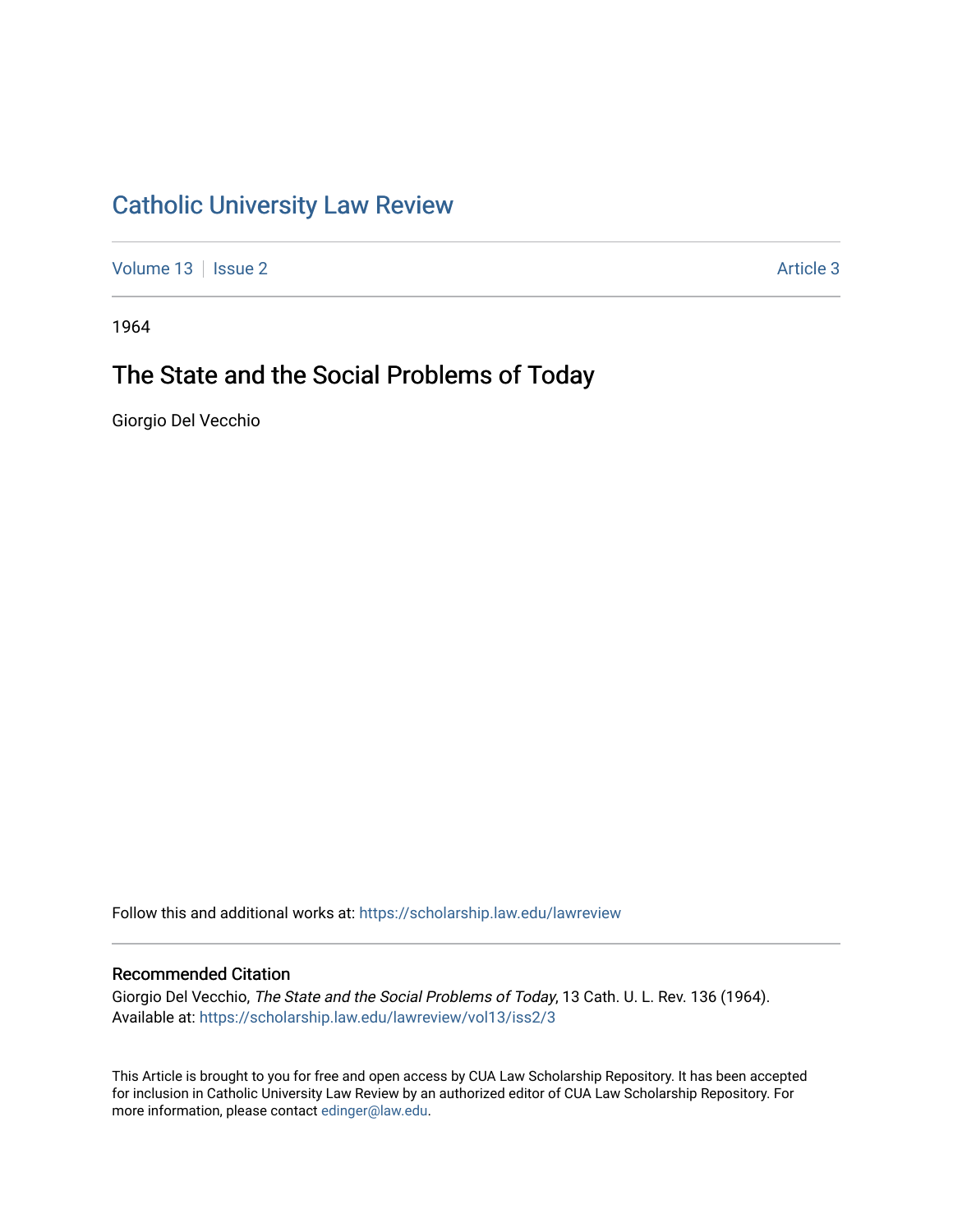# The State and the Social Problems of Today

GIORGIO **DEL VECCHIO\*** *(Translated by Bernard F. Deutsch, J.U.D.)\*\**

## SOCIETY **AND** THE **STATE**

As IS WELL KNOWN, the concept of society is more extensive than that of State; the first represents the genus, the second a species. Society consists in a bond which can correspond to various demands, and thus society assumes different structures (religious society, familial, economic, professional, etc.). The State is founded on a juridical bond, and arises when this bond predominates. It is not, however, the first nor the most comprehensive form of society, since other forms are anterior to it, and some (e.g., religions, nationality) are able to comprehend a greater number of individuals belonging to different States.

In order to define the concept of the State it is fitting to begin with that of law. In its most general meaning the law is a criterion which determines a coordination of action among several subjects, so that for the faculty or exigency of one party there is a corresponding obligation of the other party. Since human life can be nothing but social (there would be an absolute chaos if this were not true, and it is impossible), even in the primitive forms of living together there is, at least in embryo, a juridical order. *Ubi homo, ibi societas; ubi societas, ibi ius.* But this formal notion does not prevent us from distinguishing, within the ambit of the law, various degrees of perfection up to the supreme perfection itself, which is identified with the ideal of justice.

#### CONCEPT AND IDEAL OF THE STATE

While the law is co-extensive with the human race, the State is formed through a slow and laborious process, so that gradually the juridical order (originally

**<sup>\*</sup>** Professor Emeritus and formerly Rector of the University of Rome. Professor Del Vecchio has asked the editors to state that this article is meant to be of general application, although at times references are made to the state of Italy.

The Italian text of this article will be published in **SACRA DOCTRINA,** No. 2, 1964, published **by** the Studio Domenicano di Bologna.

**<sup>\*\*</sup>** Assistant Professor of Canon Law, Catholic University of America.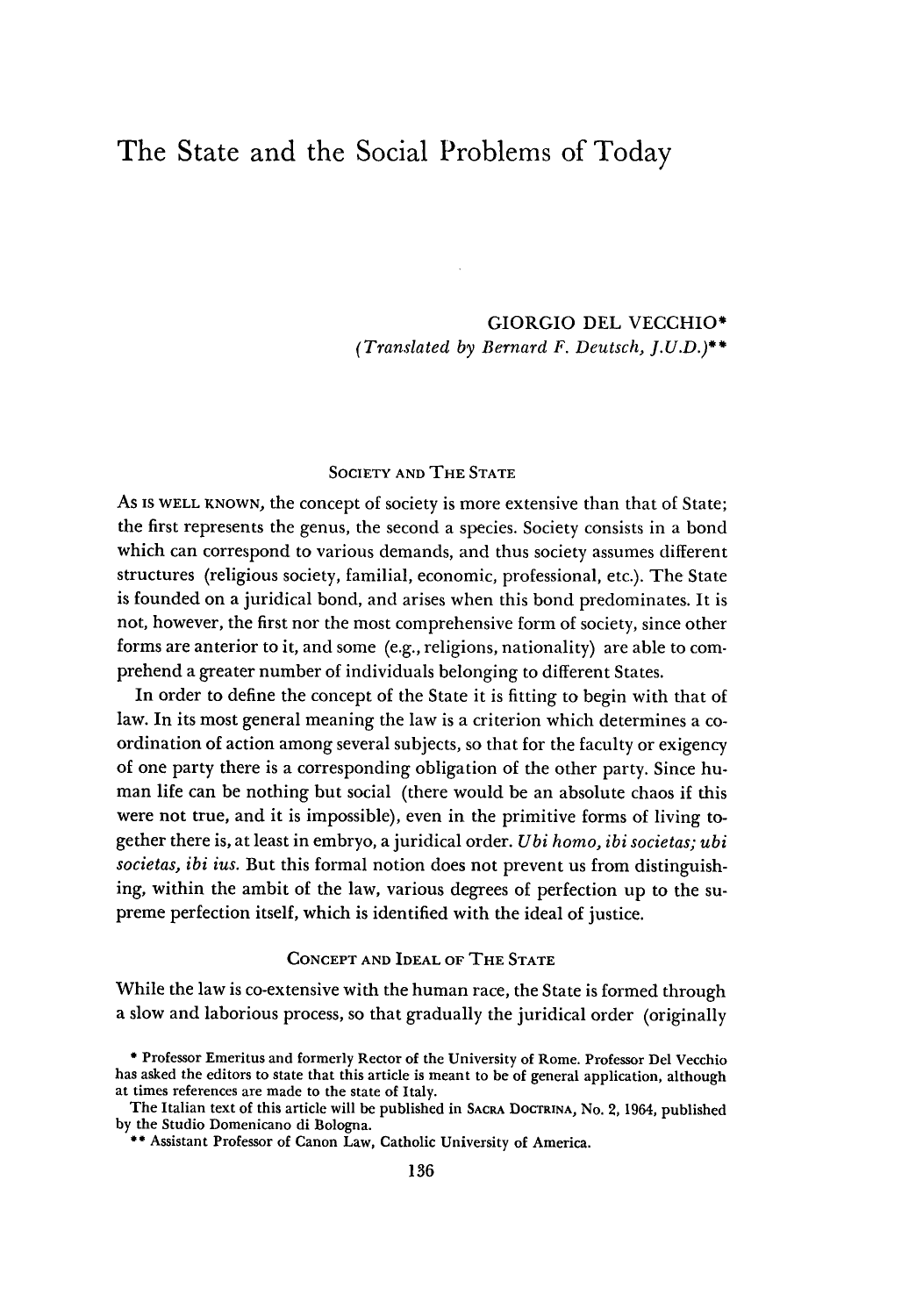founded on the bond of blood) is extended and consolidated, organizing itself with a proper unitary center, capable of imposing the observance of its norms. These norms thus appear as dependent on and determined by that center, even where they have in fact arisen, at least in part, independently of it.

One may accordingly define the State as the unity of a juridical system having a certain degree of positive vigor; or also, as the subject (invisible, but real) of a juridical order in which is verified the community of life of a people.

But one should remember (analogically to that which has already been noted in the case of law) that indeed only the formal concept of the State has been defined, which logically enough applies to all existing States. But this definition does not mean that these States are all equally sound and adequate for their functions. Through the element of *positivity,* or of the preponderant force, which is innate in its idea, the State appertains to reality of fact; but the human mind, by its rational nature, is able and should elevate itself from the consideration of facts to one of ideals postulated by reason. It is necessary, then, to admit an ideal of the State as the superior (hyperphenomenal) criterion by comparing it with the empirical data provided by history and experience, and to evaluate it precisely according to that criterion.

Only one who disclaims the transcendental validity of ethics and confuses, more or less knowingly, force with justice is able to attribute to any State, or also to the so-called modern State, an absolute value, such as a "perfect society." Philosophical criticism destroys such state-worship, though it assigns to the State its proper mission, on the fulfillment of which depends the approbation of its authority. Such a mission is expressed by the word *justice,* which evidently cannot be understood as the arbitrary command of the one who possesses the greater power, but rather as conformity to the supreme law itself, which can be violated but not abolished, because it is indelibly impressed on human nature. And this law imposes on the State the obligation of working for the common good, for the protection of the dignity of the human being.

Aristotle, in treating various constitutions of States, once clearly distinguished the governments which worked for the general or common good from those which operated instead for the proper or particular good, that is to say, he distinguished between the sound forms and those which are corrupt and degenerate. This critical distinction was received and developed by successive philosophies, especially by Scholasticism, which showed once more the concept of the *bonum commune* as the end or object of the State, without ever losing sight of the possibility of errors and degenerations, such as the history of every age unfortunately demonstrates by numerous and manifest examples.

### **LIFE AND CRISIS OF THE STATE**

It is necessary to observe that the life of the State is subjected to various vicissitudes. Although the word *State* would seem to indicate a certain stability, the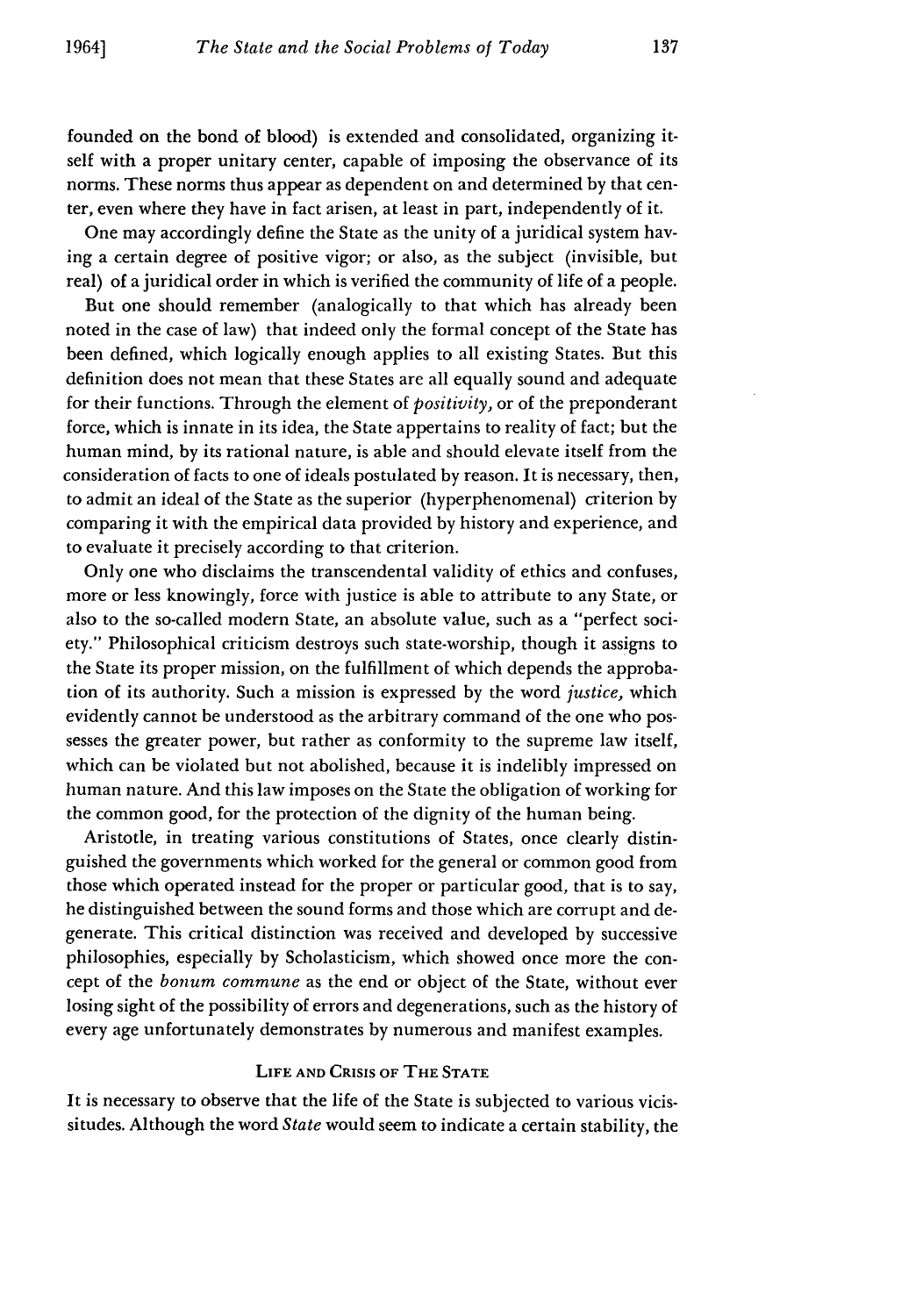truth is that each State is constructed by a continuous, dynamic and complex work through the changing of circumstances, needs and opinions of its components, besides its relations with the world outside. The State should, above all, maintain the juridical order, which would perish if the State were not thus capable, and in place of which would of necessity arise another political formation. But the maintenance of the juridical order is not possible without its gradual renewal, which often makes way for inconsistency and crisis. Meanwhile, the struggle against injustice should be carried on unceasingly, that is to say, there must be defensive and reparatory action where the laws sanctioned by the existing norms are menaced or broken.

The great crises which have profoundly disturbed the life of States in an... cient and recent times are well known, especially the so-called civil wars. But, in a broad sense, one may say that a certain crisis, even if hidden and free from violent manifestations, is innate in the very nature of the State; it is not difficult to perceive its causes.

The law in all of its expressions is without doubt a product of the human spirit; and each man is naturally a source of law, in so far as he can draw from himself, from his conscience, juridical affirmations, even thought they be but rudimentary and imperfect—affirmations which normally correspond to those of the existing system, although they can also be different and divergent from them. The spontaneous juridical productivity of the individuals and of their groups is made evident by the fact just alluded to, that regulatory norms of relations of living together are formed even prior to the emanation of the State; and the mark of such origin is preserved even when those spontaneous formations (e.g., the family unity) are included within the order of statehood and in it now and then modified through new regulations.

This natural productivity is exercised, then, in the ambit of the State, since new social groups, for their many various purposes, continually push forth, and each society (it is well to remember) tends to give itself a proper law, whilst already in its emanation it is unable to dispense with at least a beginning of juridical order-whether it derives this immediately from the laws of the State, or tries to construct it in a more or less autonomous manner. The history of law offers innumerable examples, even of the latter type of case. To refer to only a few, beginning with the better known and more important, one remembers that the Catholic Church was given a proper juridical order outside the State and above the State, and that the Church remained bound to the States only by generic relations; and the same may also be said, in a relative and proportionate way, for other religious organizations. Moreover, there was formed *ab antiquo* an international juridical community (not to be confused with the United Nations Organization, nor with any other analogous institute) or, in other words, a set of the most elementary norms, independent of any deliberation or agreement of state character, but having none the less a certain positive existence inasmuch as those norms were generally observed as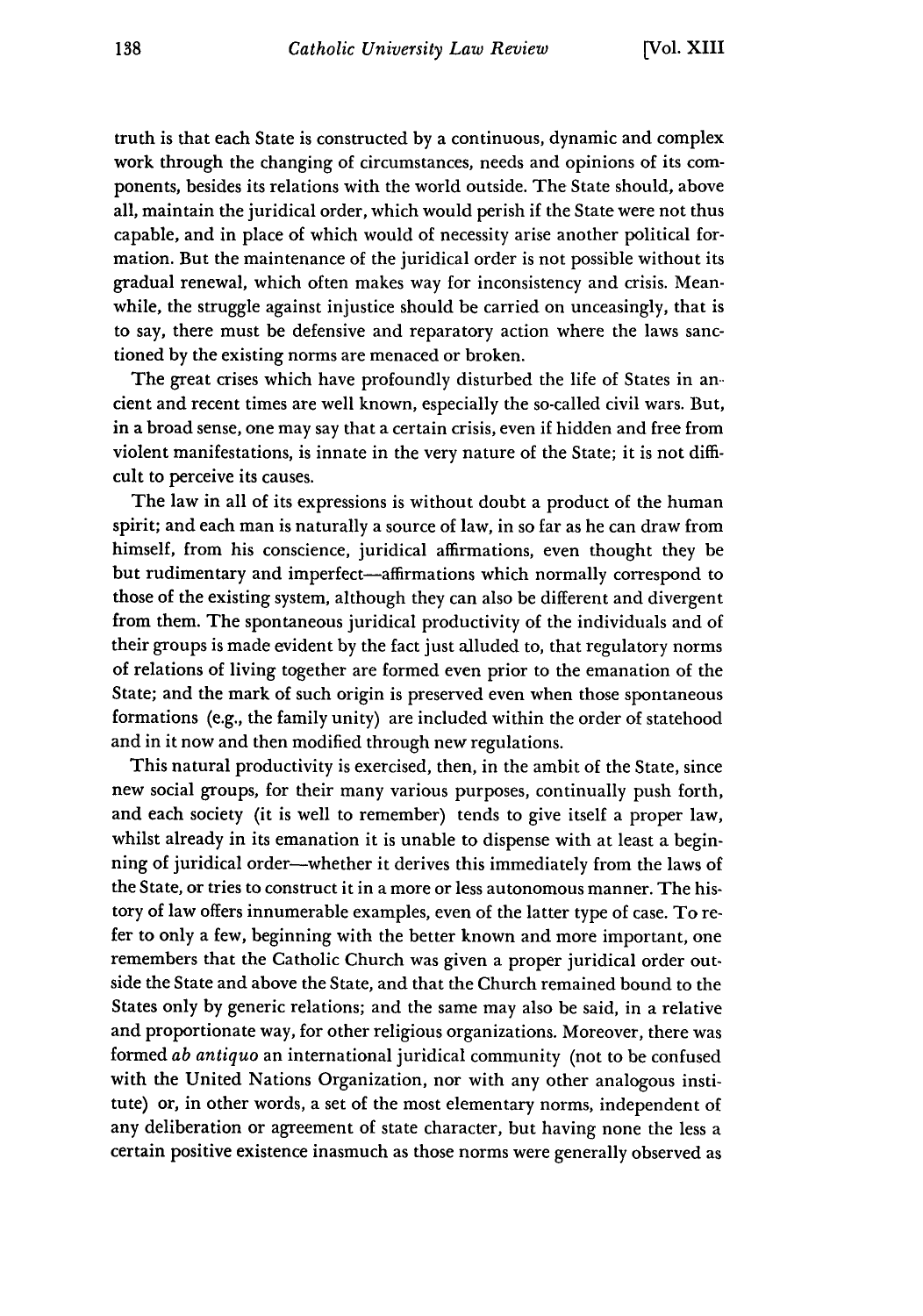customs, so as to make possible relations and trade among various peoples even in the absence of laws and treaties.

Worthy of particular attention is the phenomenon of the associations or corporations of arts and crafts, which in various ways, both in past centuries and in the present, have elaborated a proper law within the bosom of the State. The importance which the statutes of such organizations had in the juridical life of the Middle Ages is well known, having been often recognized by the public powers, and having thus effectively possessed an authority no less than that of the municipal statutes. Suffice it to recall, for example, that the maritime commerce was regulated by rules developed by the seamen in form of customs, and then reduced to writing, as in the famous Table of Amalfi. At the present time associations of workers often assume positions antagonistic to the organs of the State, thus creating political problems of no small importance.

The freedom of association cannot, as a rule, be denied by the State; and the prohibition (sanctioned by a law up to the time of the French Revolution) of any corporative organization, by acknowledging only the relation between State and citizen without the intermediate forms of sociality, was certainly an error, seeing that the associative spirit instilled in human nature manifests itself through a series of gradations, rising from the individual to the State, and that excessive restrictions placed on this natural tendency could not long survive, or else would have as their only effect a changing of the manifest and known society into a secret one.

On the other hand, the State tends by its nature to centralize in itself all the juridical formations which are produced in its bosom, by establishing them in a coherent system. For this reason even the norms which become elaborated through the spontaneous process of the corporative or municipal associations are able and should be collected and inserted, although often not without modifications and adaptations, into the framework of the State, provided they do not jeopardize those fundamental principles which are the essential reasons of the existence of the State itself, namely, the guarantee of public order and social peace.

The regulative activity and energy of the various entities should thus be reconciled and harmonized with the direct expressions of the state sovereignty. This demands a reciprocal effort of comprehension and adequacy, without which there would inevitably be serious disturbances in the life of the society and of the State.

The sense or awareness of belonging to a particular class should never extinguish nor overpower the "sense of the State," just as the latter cannot suppress the sense of belonging to humanity.

#### **STATE AND PARTIES**

Another phenomenon, which especially in modern times (though having ancient origins) has intervened to make more complex the life of the State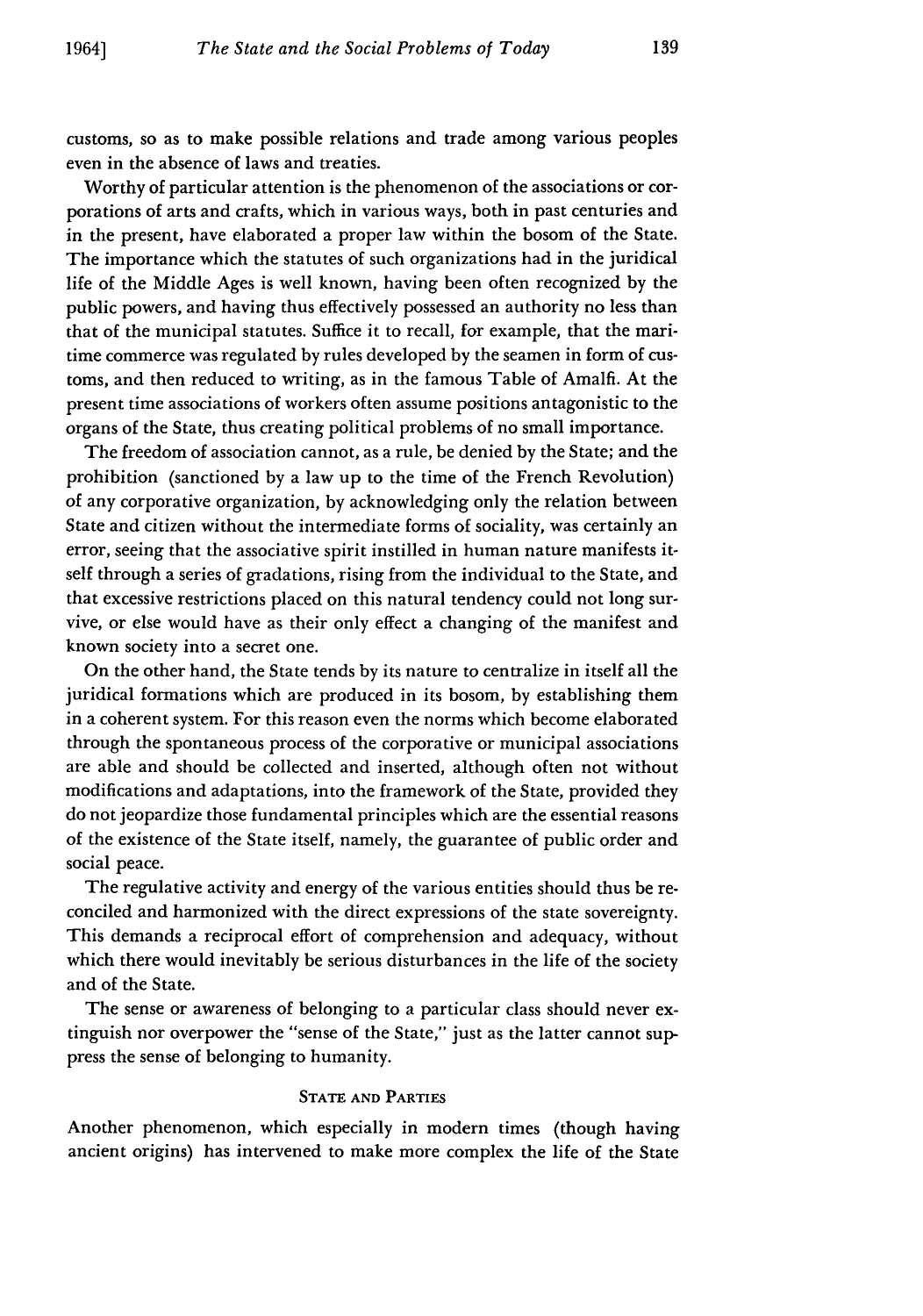and often to aggravate its crisis, is the division of the citizens into diverse parties. As long as they confine themselves to sustaining ideals and programs, while loyally recognizing and respecting the authority of the constitutional organs of the State (as typically occures in Great Britain), the formation and action of the parties correspond indubitably to a fundamental right of the citizens, and can actually aid in stimulating and controlling the activity of those organs. But when, as has happened in Italy and also in other countries, parties are organized which openly attack the sovereignty of the State, it cannot but defend itself by imposing through legal forms limits and restrictions on the activity of those organizations; and if it is a "State of Justice," then in reality it defends justice by defending itself. It is known that in the life of today, with international relations being multiplied, the parties existing in one State often unite with those which in other States sustain equal or closely associated ideas, and in such a case they are submitted directly to an analogous foreign party; it is unnecessary to point out what danger there is to the institutes of the State, where the party on one side happens to be subversive.

In practice, the power of some parties has become so strong in Italy as to exercise a predominant influence on the very organs of the State, prejudicing the function assigned to them by constitutional laws. More and more the pernicious effects of such a practice are being noticed, and precise measures invoked to prevent the abuses of the so-called *party-rule.*

The causes of this disquieting phenomenon are various; and the most general is without doubt a moral relaxation, which has weakened and misled, in a great part of the people, the conscience of duty toward country and respect for the most sacred ideals, making them embrace instead base, false, materialistic and egoistical doctrines. But there is also a more precise and direct cause of the present degeneration of political custom; namely, the mechanical and irrational application of the principle of universal suffrage. The adoption of this principle, quite just in the abstract but doomed to failure in totally failing to recognize differences of capacity among various persons, has profoundly changed, for some decades now, the bases of the political life of the State. The choice of representatives of a nation, and thus definitely of its fate, has been entrusted, rather than to a qualified electoral body, simply to an enormous, indiscriminate mass, in which the men most capable from the viewpoint of greater experience and greater learning have, so to speak, been submerged. A consequence of this has been the formation of parties with a very great number of adherents, who are dominated by a few political professionals and bound to a rigid discipline. That reform which intended to ratify and consecrate an individual right of liberty has produced instead a new kind of slavery—throughout the broadest strata of the population, the sense of the aggregate has become substituted for the sense of individuality. And it is not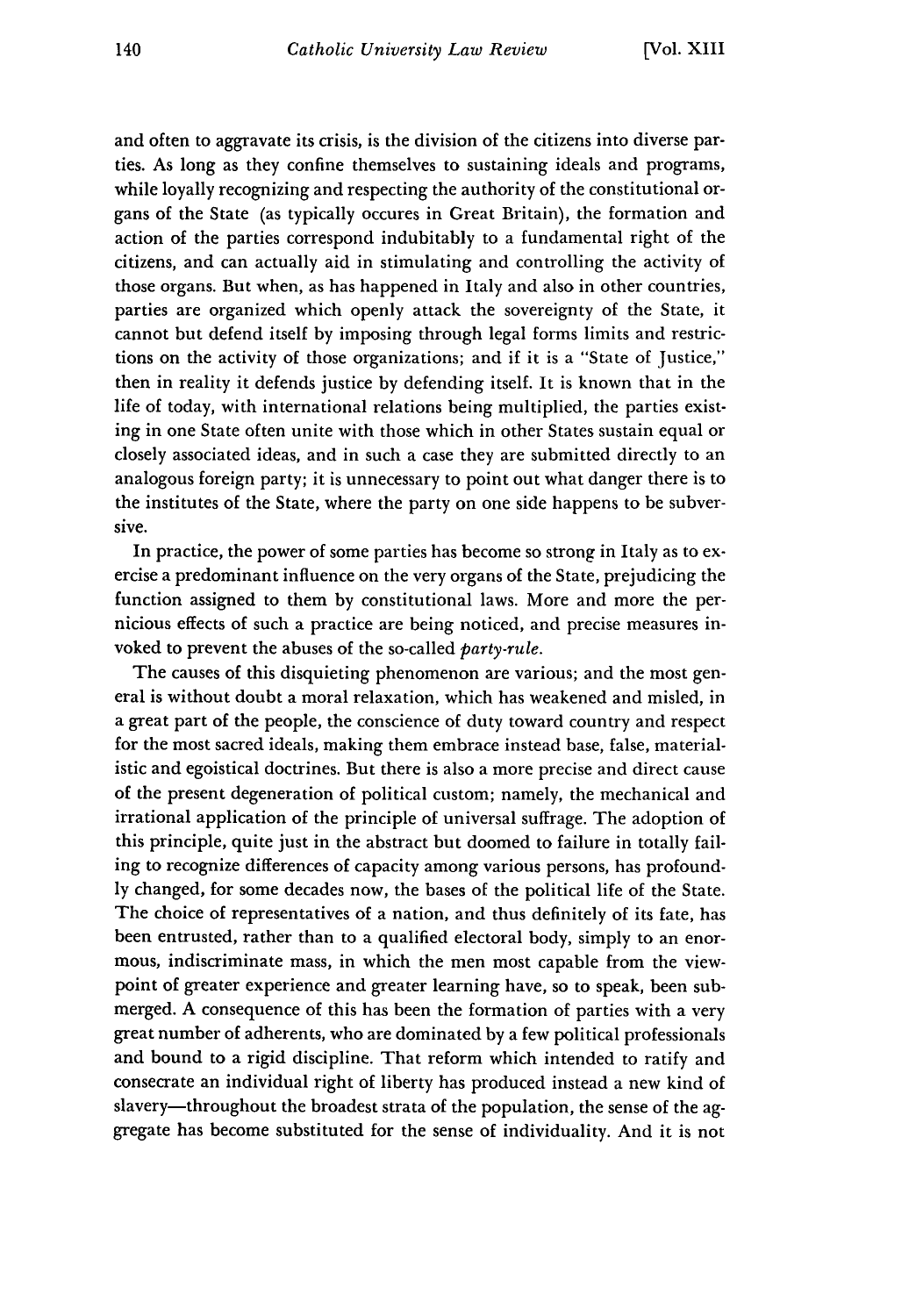strange that in such a state of things the preaching of hate has often found better soil than that of love.

It is, therefore, necessary that the forces for educating and illuminating the people be multiplied, by counseling the doubtful, teaching the ignorant, refuting errors, pointing out and propagating the essential truths of ethics; promoting, in short, through word and deed, a re-birth of society for the common good.

With reference to the electoral system, nothing would prevent while holding firm the principle of universal suffrage that its application be perfected, attributing greater weight to the vote of those who have reached a certain age or a certain intellectual preparation, even without excluding the others from the electorate. One might, for example, designate a certain quota (e.g., forty percent), of the total of the representation for electing, to the vote of the persons equipped with a certain academic claim (e.g., a high school diploma or another similar title) regardless of their age; then distribute the remaining quota among the other people, according to whether they have or have not reached a certain age (e.g., thirty or thirty-five years), so that a greater value could be acknowledged for the vote of those who, even though lacking the academic claim, have acquired that experience which comes precisely with advance in age. But there is no need to dwell any longer on this problem; it may perhaps allow for other solutions, which must, however, always conform to the common good, with respect for the rights of all.

## **CHURCH AND STATE**

Among the social entities which thrive within the bosom of the State, there is one which, in view of its great importance and singular nature, demands a special treatment; namely, the Church. It has as its ultimate end the salvation of souls in an ultramundane order, but for this same end it proclaims norms relating to the totality of human life. On the other hand, the State, on the basis and in the form of law, should protect the human personality (which is not only corporeal, but also spiritual) , guaranteeing a definite order in all the manifestations of its activity, from which results the inevitability of a clash and the possibility of conflicts between the two authorities, as well as some crises of conscience in the individuals who depend on both. Everyone knows that such conflicts are not manifested merely in doctrinal disputes, but that they often and in the end disturb the life of the people.

Thus, it is extremely desirable that a co-ordination be established between the spheres of competence of the two powers- a co-ordination which cannot consist in a simple delimination, as though one were assigning territorial limits, but one which should comprehend also a real concordance of action. The Lateran Pact, or Treaty, of 1929, which put an end to the discord between the Catholic Church and the Italian State, was inspired by a sentiment of reci-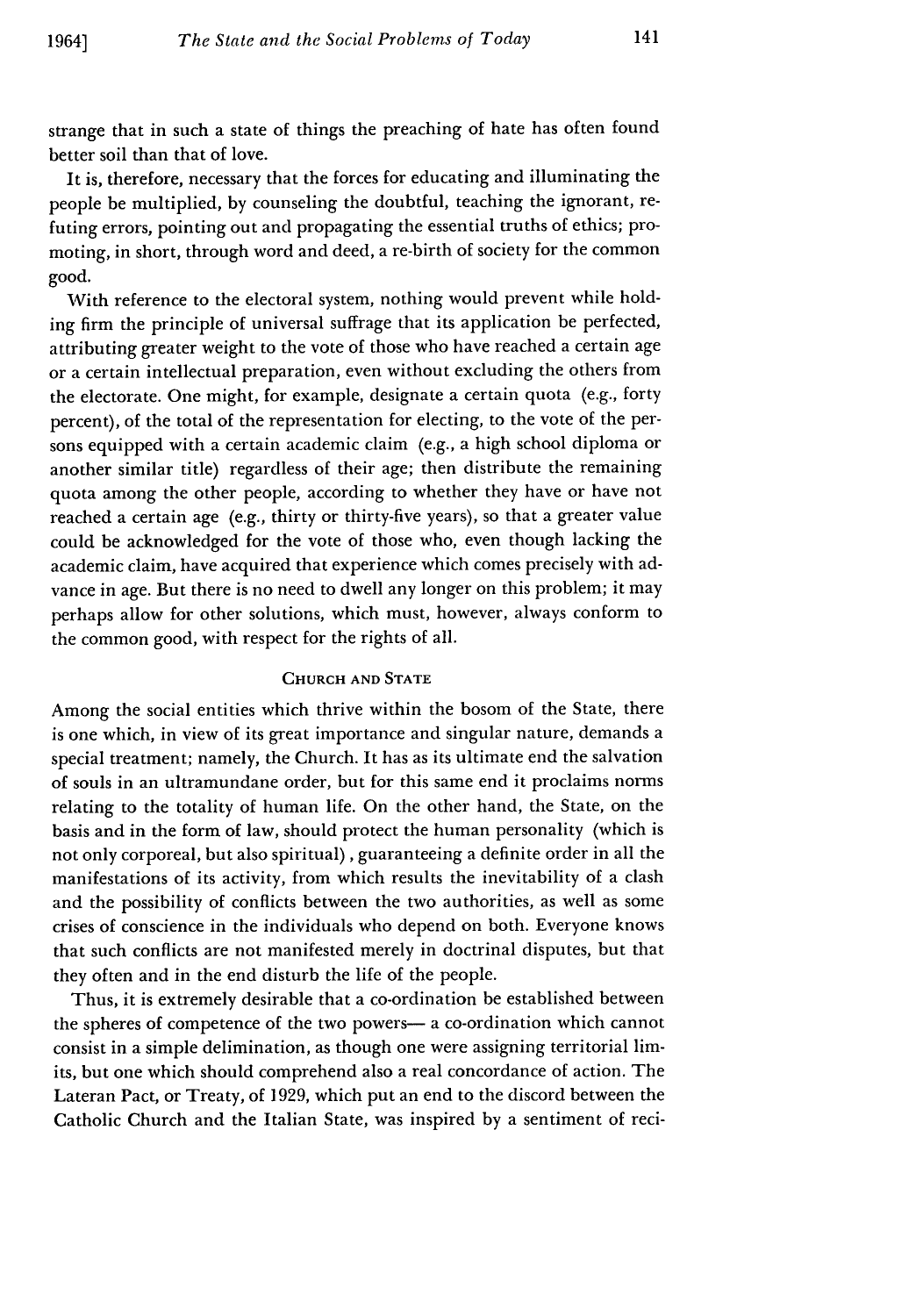procal respect and by a common aim of collaboration which safeguarded the diverse characteristics of the two entities, spoken of, even in the following Constitution of the Italian State, as "each in its proper order, independent and sovereign." But the same treaty determined norms pertaining likewise to the one and to the other order, and even, in some matters, deferment of jurisdiction by way of a dismissal, sometimes from the juridical order of the State to that of the Church, and sometimes the reverse; so that one and the same institute becomes effectively valid for both entities, and the same individuals are able to fulfill at once their duties as Christians and as citizens. Thus, for example, the Italian legislation has recognized the full validity of a marriage celebrated before a minister of the Catholic religion according to the canons of the Church, except for the obligation of transmitting the information to the Commune for transcription in the registers of the civil state. Under certain conditions there is recognized also the validity of marriages celebrated before the ministers of other religions permitted in the State, in homage to the principle, sanctioned by the Constitution, of liberty in the matter of religious faith, just as, in conformity with the same principle, there remains in force the institute of civil marriage.

Conversely, in penal matters the law of the Church was often referred, even prior to the Lateran Pact, to the law of the State for delicts which did not have an exclusively religious character (cf. *Codex Iuris Canonici,* can. 2198). One may also recall that in the State of Vatican City the Italian penal laws have been declared applicable.

It is beyond doubt that the principles of Christian ethics inspire and inform all modern civilization, and they are particularly accepted by the Italian population, which almost in its totality professes the Catholic religion, while even the non-Catholic minority recognizes in substance the same principles. According to the Lateran Pact, Italy considers as the foundation and perfection of public instruction the teaching of Christian doctrine according to the form received from Catholic tradition; and this teaching is, therefore, imparted in the public schools, though the right is given to parents, or to those who take their place, to request a dispensation for their own children from frequenting the courses of instruction in such matter.

The State has among its purposes that of educating and instructing youth, with integration of the right and duty of the parents regarding their own children. It should, therefore, establish schools open to all, which would provide the instruction for at least eight years, which is by the norm of the Constitution obligatory. But there does not exist on account of that an exclusive capacity of the State; rather, it is expressly recognized by the same Constitution that entities and private persons have the right to establish schools and institutes of education. Special norms were established by the Lateran Pact for that which concerns the schools instituted by ecclesiastical entities.

Equality with the public schools can be granted to the private schools; but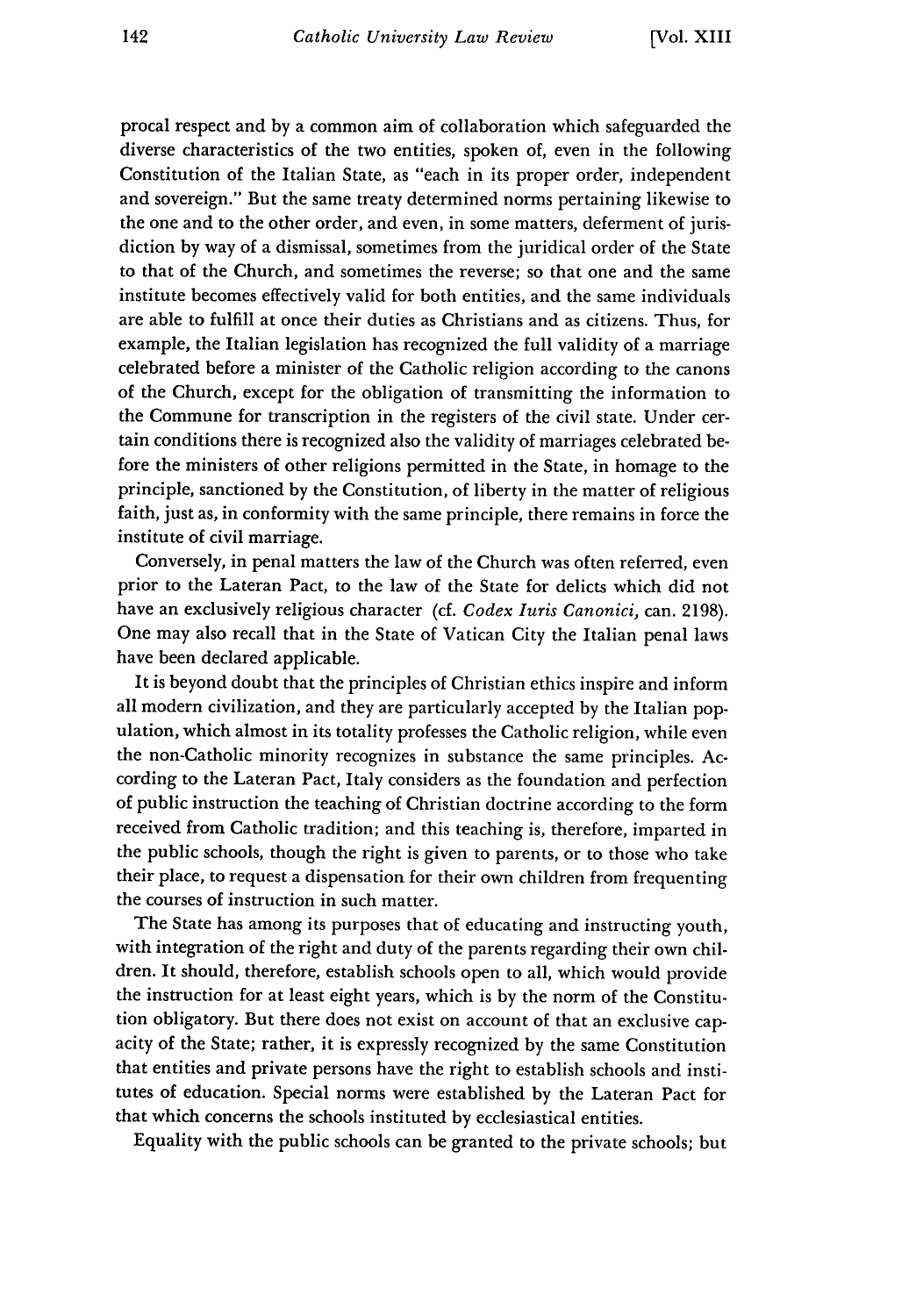for the validity of the final diplomas and for the qualification for professional practice there is prescribed a state examination, and this applies, outside of special norms of a concordat, even to the schools directed by ecclesiastical or religious entities.

The State is not juridically obliged to subsidize private schools; it is altogether indubitable (and it was even expressly clarified in the work of the Constituent Assembly) that the State can legitimately grant such subsidies, and it is rather desirable that it grant them in sufficient measure, maintaining always due vigilance so that those schools rightly fulfill their function.

On this point, and also on others of this complex matter, numerous practical problems frequently arise which have no easy solution-whether because the existing means are in general inadequate for the purposes indicated, or whether because more or less serious divergencies of ideas or interests are manifested concerning the use of those means. And even in the interpretation of the Lateran Pact difficulty may arise; but this possibility was foreseen by the pact itself, which wisely provides that in such cases "the Holy See and Italy proceed with common intelligence to an amicable solution."

Analogically, a spirit of reconciliation, designed to overcome the difficulties, should prevail in all the disputes on the problems of social life; and here special reference is made to disagreement in the matter of education and instruction.

Everyone knows that in Italy, as in other countries, no small portion of the people suffers not only from the sad economic condition but also, and perhaps even more, from the lack of a sound moral education, so that these people readily yield to superstitions and give vent to wild passions. It is the duty of all enlightened men to exert themselves and intensify the forces to combat these evils—the shameful calamity of illiteracy, the false doctrines which defile consciences, the harsh discords which disturb the life of society and the Statewhich impede or slow up, with damage to all, the civil advancements.

#### THE **STATE AND** INTERNATIONAL **RELATIONS**

The State should not constitute anything closed, or strictly limited. However important be the bonds which bind to the State the individuals who compose it, international relations of various sorts (moral, religious, intellectual, economic) were initiated in ancient times and were progressively developed, even taking on more or less precise juridical forms. The unity of the human race, in some way or other divined even before the beginning of philosophical thought, received the highest consecration from Christianity, which affirmed the brotherhood of all men. But a true and perfect *societas humani generis* remained always an ideal postulate, and has not even yet been positively constituted; and the multiplicity of the various political organizations has given rise, throughout human history, to frequent conflicts, which became ever more murderous through the continuous perfecting of the instruments of war.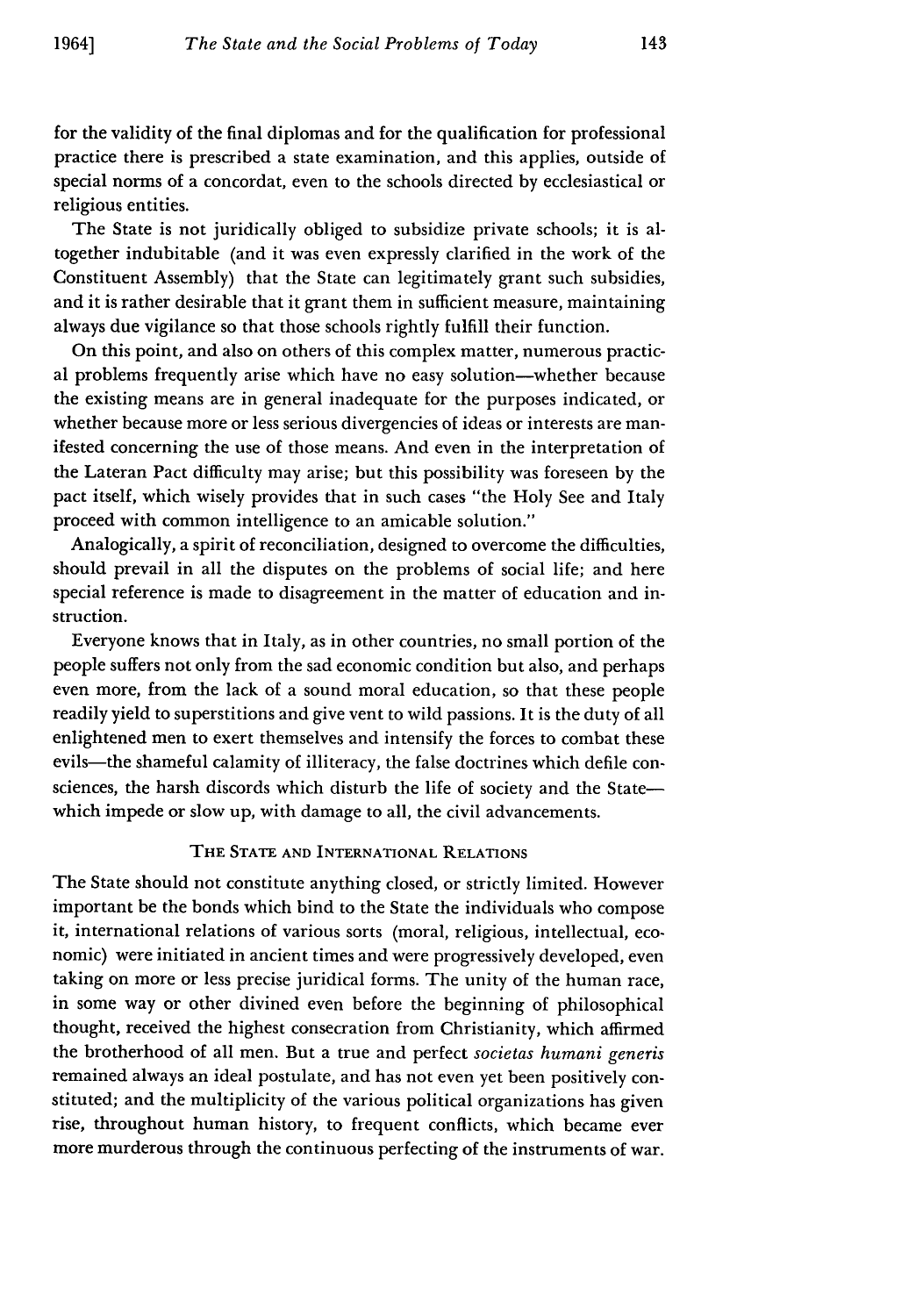Today it has reached such a point that the existence of entire nations, not to say of all humanity, has been placed in danger by the eventuality of a war, even while there is a plea for peace from every quarter.

To uphold the renunciation of every defense, through a unilateral disarmament, would be an error, because even that would be equivalent to encouraging the aggressive designs of those who would not be disposed to equal disarmament. Yet, it is necessary to plead incessantly for peace, to condemn any kind of program of military conquests and, according to the formula of the Italian Constitution, "to repudiate war as a means of resolving international controversies." War is legitimate only in the case of an immediate need for defense. The idea of peace, however, cannot be separated from that of justice *(lustitia et pax osculate sunt,* as it is said in the Psalms). This does not mean that recourse to war would be lawful in order to oppose any injustice and sustain any right whatsoever--in that case the causes of war would be multiplied, and truly fundamental rights exposed to danger-since each war causes a profound disturbance of the juridical order in general, and no war can offer a guarantee which will lead to a just peace.

In this matter it is also necessary that a sound educational program be developed, not in the direction leading toward base indolence, of course, but rather through exhorting youth to the voluntary fulfillment of their military obligations, and in general by promoting energetic and courageous action in the struggle against the vices and diseases which infect today's society. There is required for that an exertion no less strenuous than that which is displayed in combat; so that even this struggle is a kind of campaign, as Lactantius once observed: *"Iusti militia est in ipsa iustitia."*

At the same time, every reasonable effort should be made, by favoring that process of moral unification which corresponds to the common nature of the human race, in order that peaceful and amicable relations between one's own nation and the other nations be extended and consolidated. Concord rather than discord should be kept in view just as much for whatever concerns international relations, as for that which regards internal relations. It is fitting that the accomplishments of one's own country be exalted, but it is necessary to avoid vainglorious infatuations and to do justice to the deeds of foreigners as well. One should not factiously feed on the memories of past wars and strifes, and thus perpetuate antagonisms, but rather build upon those memories the foundations of a new and fruitful peace.

These concepts should particularly inspire the programs of instruction, wherein it would be expedient to make more room for the rules of charity and justice in all their applications to the problems of modern life. Since those rules are not and cannot be refuted by any civilized people, or by aspiring to belong to a civilized order, the compilation of a single text to be adopted in the schools of all States should not be impossible. From the idea of justice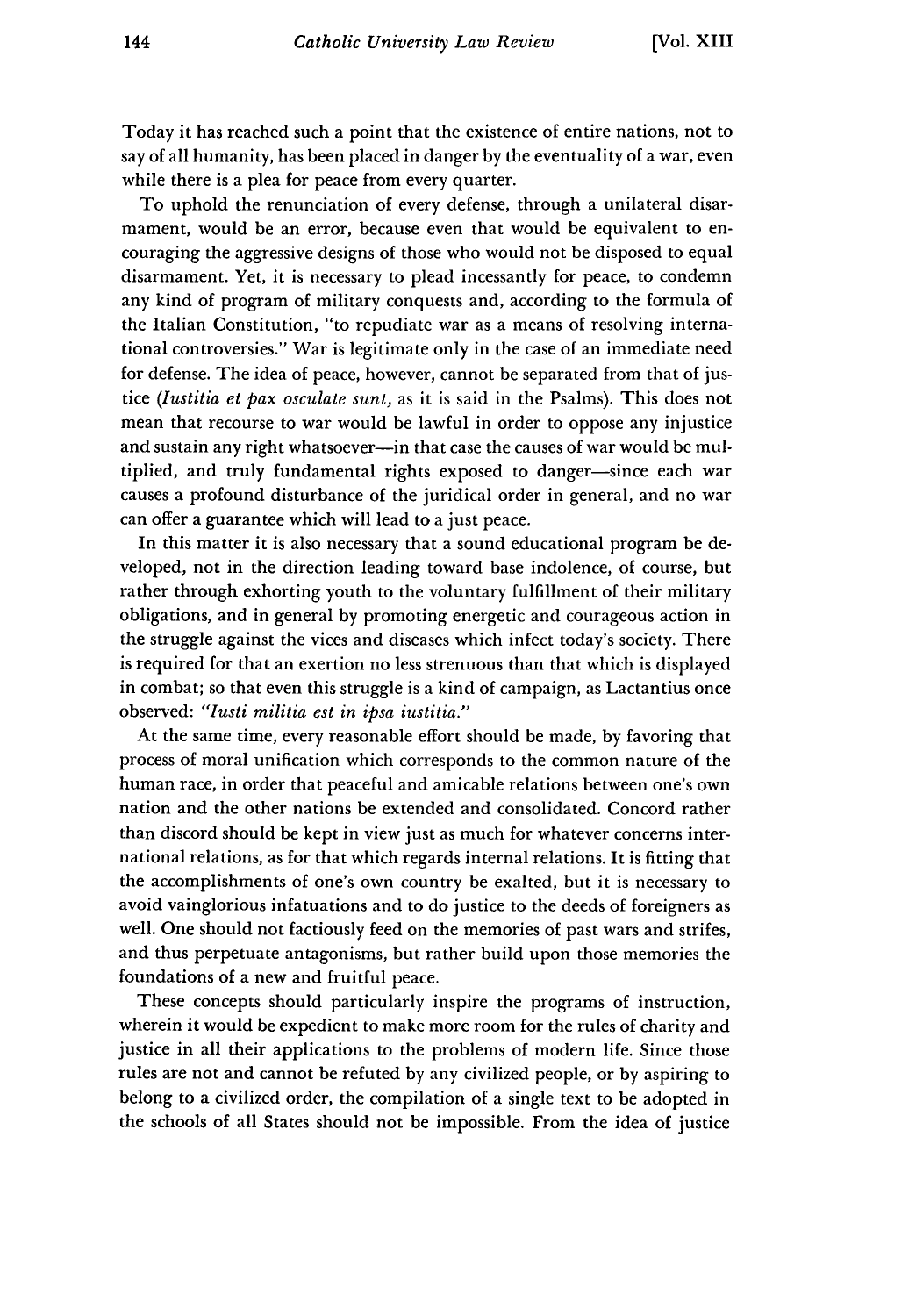universally understood flows the due respect for the dignity and worth of the person; the natural rights of the man and the citizen should therefore be clearly affirmed as rules of reason; and beginning with the idea of charity, universally understood, every human virtue ought to be briefly illustrated, so as to demonstrate its function in respect to both the individual good and the social good.

Perhaps the times are not yet ripe for a juridical codification that effectively regulates all humanity, but a moral codification might well be attempted. Any efforts which might be made toward this end would never be wasted.

Even in the field of law there has undeniably been a tendency toward co-ordination and a universal unification. Even though the goal is still far off, the importance of the steps taken toward it should not for that reason be ignored; and in the meantime, there is the obligation of taking other steps, in the firm faith that the goal is attainable.

It is useless to recall here the numerous international organizations, met with especially in this century, prior to the United Nations Organization which includes most existing States. But the fact cannot be passed over in silence that even that Organization is definitely not a perfect society; its principal defect consists in not conforming to its very program. It has in truth affirmed solemnly in its Constitution, and later more fully in the universal declaration of human rights, its intention to reconfirm the belief in the fundamental rights of the human person; but it has not hesitated to gather to its bosom States which manifestly ignore such rights both in their own internal order and in their relations with other States. Besides, whilst it has affirmed in its Constitution the principle of equality of all members, it has given a privileged position to some States, and thus put the others in a condition of permanent inferiority-a contradiction much more serious and unjust, in so far as there is among the privileged States one which has no respect at all for human rights, while in the second category there are other States which do respect the rights.

It is true that, notwithstanding its imperfections, the United Nations has been able to render some service to the cause of peace; it is, therefore, to be hoped that it will survive and, by possibly correcting its structure, the better make its activity sufficient for its noble ends.

But it is fitting to insist once more on this, that peace is that much more secure as it rests that much more on justice, and to keep in mind that the international organizations are the more solid and efficacious as the principles on which they are founded are the more homogeneous. For that reason agreements have rightly been concluded between States which contain in their constitutions guarantees of liberty, and otherwise propose the defense against the dangers that threaten it. The organizations which have sprung from such agreements, even where they include a much smaller number of States, are in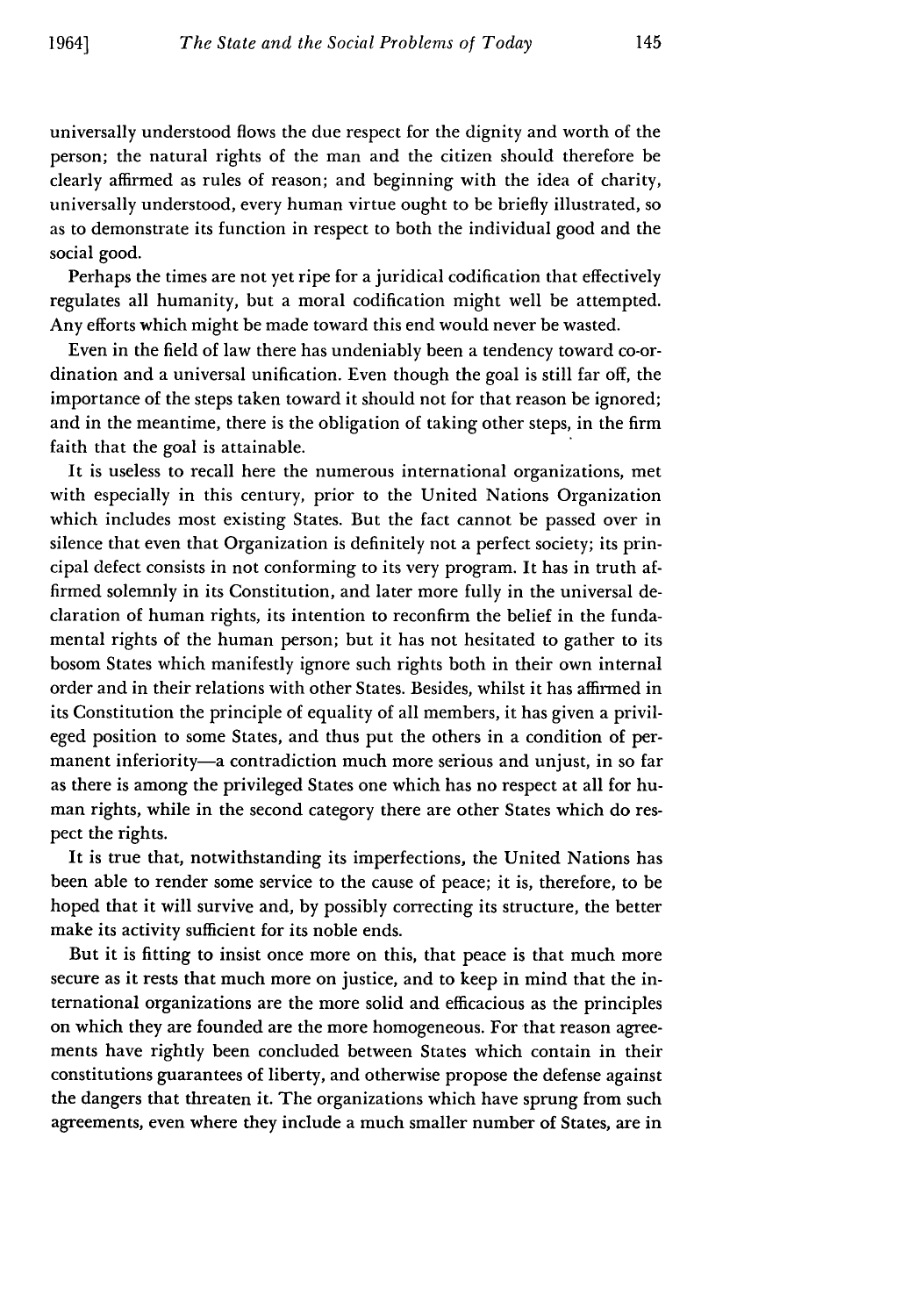reality no less important than that of the United Nations, and should be unanimously supported by the peoples represented in them.

It is the duty of the State to promote, through agreements with other States as well as through measures of internal order, the increase of international communications and the progress of culture. And to the work of the State must correspond that of the individuals, particularly of those who are better qualified for activity of the mind. The barriers which oppose intellectual relations and diffusion of works of thought should be removed. Toward the same end, the international conferences and the associations of scholars in one and the same science should be facilitated, as also travels and sojourns in foreign countries for the purpose of study, with suitable subsidies especially in favor of the young people best fit and prepared for this.

In such a way progress will be made toward the formation of that universal republic of thought, which is an ideal goal toward which thought itself strives of its very nature. And with that will also be fostered the progress toward a true and perfect *societas humani generis,* in which, according to the words of Dante, *genus humanum liberum in pacis tranquillitate quiescat.*

## THE **STATE AND** "THE **APPEAL** TO **HEAVEN"**

The false doctrines which attributed to the State an absolutely arbitrary power have been justly disproved and rejected by the most sound philosophy of law; this does not prevent them, however, from appearing again now and then in certain pseudo-philosophical theses since, as Cicero once observed, *"Nihil tam absurde dici potest, quod non dicatur ab aliquo philosophorum."*

The truth is that the authority of the State is determined by a natural law (reflection, according to theology, of the *lex aeterna),* which assigns to it a proper mission and consequently limits its sphere of competence. The State, rationally understood, is the ideal point of convergence of individual rights, which are logically anterior to it, even though they await the positive recognition and the positive confirmation of the State. In no moment of its activity is the State able to deny that presupposition without depriving itself of the title which justifies its existence, since the protection of the natural rights of the human being is precisely the primary and inherent reason for its activity, and the essential condition of its legitimate authority over the individual.

This does not mean that the State may only protect against invasions of individual rights (as though it were simply, as has been said, a "carabineer-State" or "nocturnal guardian"); on the contrary, it is necessary that the State develop a most abundant activity for promoting the common good, but always on the basis of law and in the form of law. In this sense the modern State among the most civilized peoples is qualified as a "State of Law" or, as perhaps might be better said, a "State of Justice."

The State cannot, in short, legitimately operate otherwise than as an organ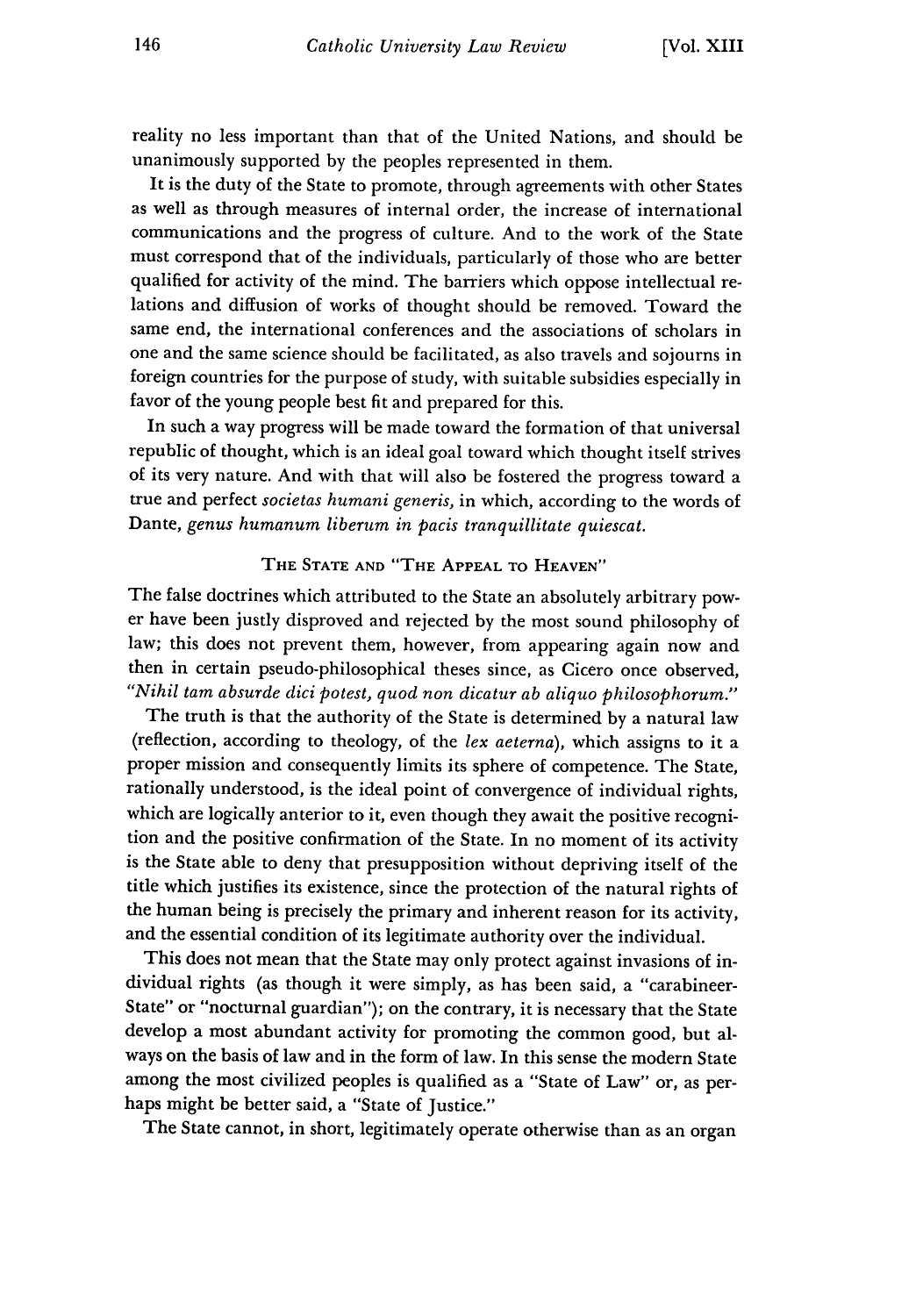of the autonomy equal to its components; and this principle should be inviolable either by an act of imperium of the central power, or by a deliberation of assemblies or groups of individuals. It is a fatal error to believe that in the State everything can be the object of valid deliberations through the agency of any majority whatsoever. There has unfortunately been an unwholesome tendency of majorities to sacrifice minorities, just as there has been an egotistical tendency of the strongest to oppress those less strong. But precisely against such tendencies, in their main points, stands the law. And the right of one man is just as sacred as that of millions of men.

The subjection of the individual to public power, then, is not unconditioned. To the duty of obedience, which is incumbent on the citizens in general, there corresponds, in a State organized according to justice, the faculty of the same citizens to participate in the formation of the laws and to exact their observance, even proceeding through judicial means against the eventual abuses of the organs of the State. In this concept of bilateral obligation lies the nucleus of truth of the theory, often inexactly formulated, of the social contract.

If the State falls short of its mission and violates the law of justice, misusing that overwhelming power which is strictly sufficient to give its resolutions the character of a positive legality, or to render them effectively operative, if it neglects or oppresses the weaker individuals, and prefers particular interests to the common good, if it tramples upon or threatens the rights most fundamental in the human conscience, as for example religious liberty, if appeals for the necessary reforms be in vain, there arises the problem of the legitimacy of resistence, and finally even of revolution-a problem among the most arduous of political science and philosophy of law, which in the life of the people, as everyone knows, has developed into most grave and bloody crises.

First of all, it should be explained that not every aspiration toward improvement which encounters obstacles in the laws in force is a valid motive for refusing them obedience. The stability of the juridical order has in its very self a certain ethical value. For this reason the sacrifice of Socrates, who chose to submit to an unjust sentence rather than give his disciples and fellow citizens the dangerous example of despising the laws of one's country, has forever been considered noble. Analogically and later, scholastic philosophy, through the work of its finest representative, St. Thomas Aquinas, taught obedience even to laws not in conformity with the *bonum commune, propter vitandum scandulum vel turbationem.* Only in the case of violation of the natural and divine laws would disobedience or reaction be lawful, with the view not of destroying but rather of reaffirming the law-that absolute and eternal law already broken, in the hypothesis, by false and perverse laws.

It would be unjustifiable, however, to seek to obtain by way of revolution that which could be had by way of reform.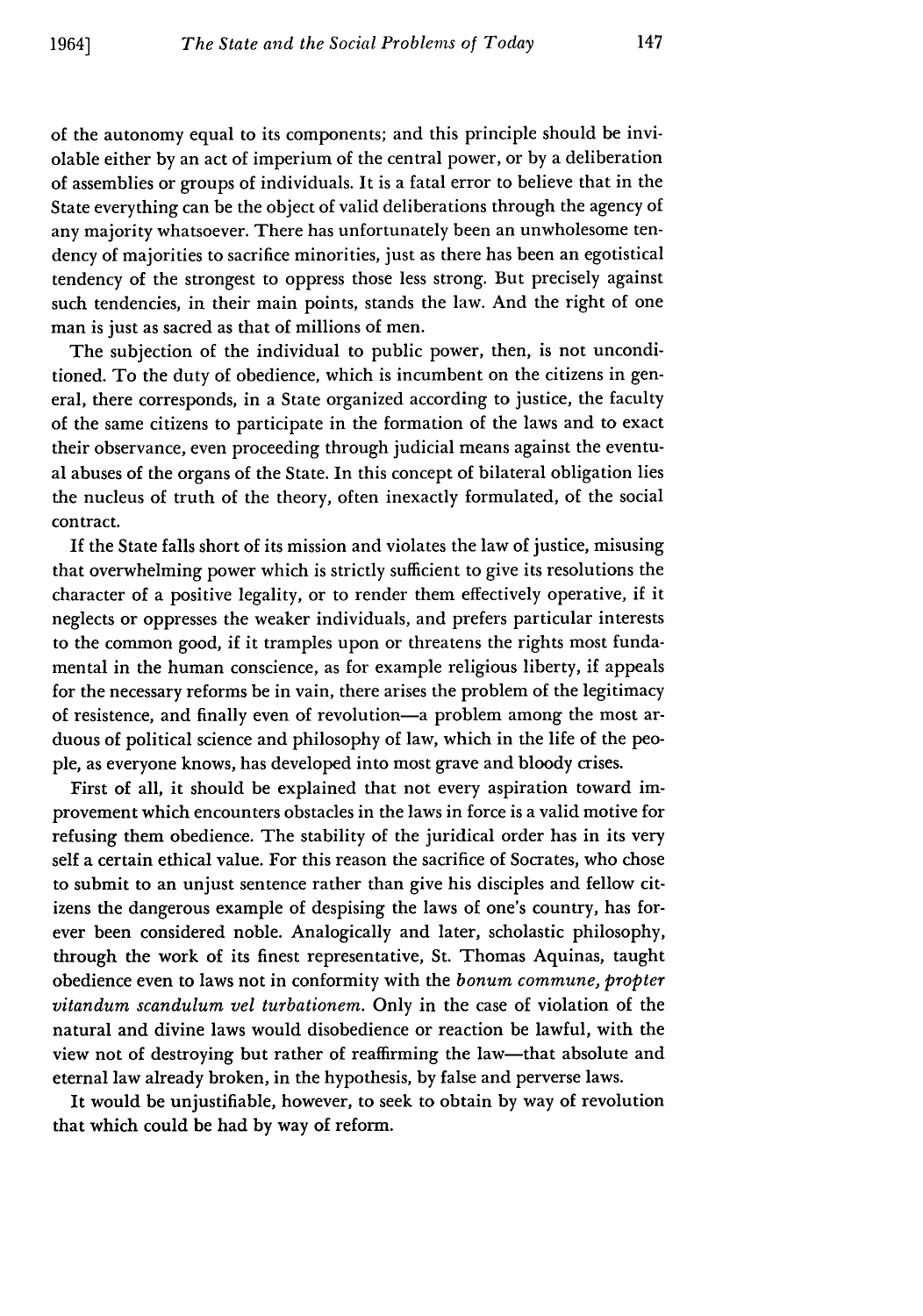One must not forget that there can be quite different motives for opposing the stabilized juridical order--the aspiration toward a more noble justice, as well as the egoistical longing to escape one's own obligations. Many times in revolutionary movements there have been abuses in the sacred name of justice to protect particular interests and to give vent to base passions.

It would be erroneous, therefore, to consider *a priori* all revolutions as instruments of juridical progress; one should rather admit the possibility of *regressive* revolutions along with the progressive. It is also worthy of note that the more profound and fruitful revolutions were oftentimes those less violent.

It is of consequence to note, moreover, that where a revolutionary movement fails, that is to say, where it does not succeed in establishing a new and more just order, the attempt is qualified as a grave crime and has the effect of provoking an exacerbation (that is to say, in the majority of cases, an aggravation) of the existing regime.

For all these reasons, it is expedient to put particularly juvenile enthusiasms and phantasies on guard against the delusions and mirages of revolutionary ideologies.

To promote correction of defective and unjust laws without the use of violence there exist, at least in the States where free discussion is allowed, various means of indubitable efficacy; and an important function for this purpose, beyond that of the legislative and administrative bodies, lies within the competence of the judicial organs, which are not mechanical instruments that are bound to the letter of the law, but which should interpret its spirit by extracting from it as much justice as is possible. The history of law demonstrates that the enlightened work of the judges can produce a gradual renewal and perfection of the system in force, even in the absence of formal reforms. It is unnecessary to dwell on this subject here.

The preceding considerations lead to the conclusion that the so-called "right to revolution" cannot be admitted, even under the ethical and rational aspect, except with many restrictions and reservations. Still, it is not to be excluded absolutely, as an *ultima ratio,* when positive laws trample upon, without possibility of other remedy, the fundamental principles of natural juridical reason. In such an extreme hypothesis one cannot deny the lawfulness of a resistence against those *monstra legum* (to use a phrase of Giovanni Battista Vico), that is to say, of a struggle to uphold the dignity of the essential and unchangeable demands of the human conscience. That is then rationally and ethically legitimate, which Locke called the "appeal to Heaven" *(appello al Cielo),* that is, the affirmation of the validity of the divine laws over the human, which was once expressed in the famous words of Antigone in the tragedy by Sophocles, and later repeated a thousand times in the course of the centuries, by unforgettable examples of heroic martyrdom.